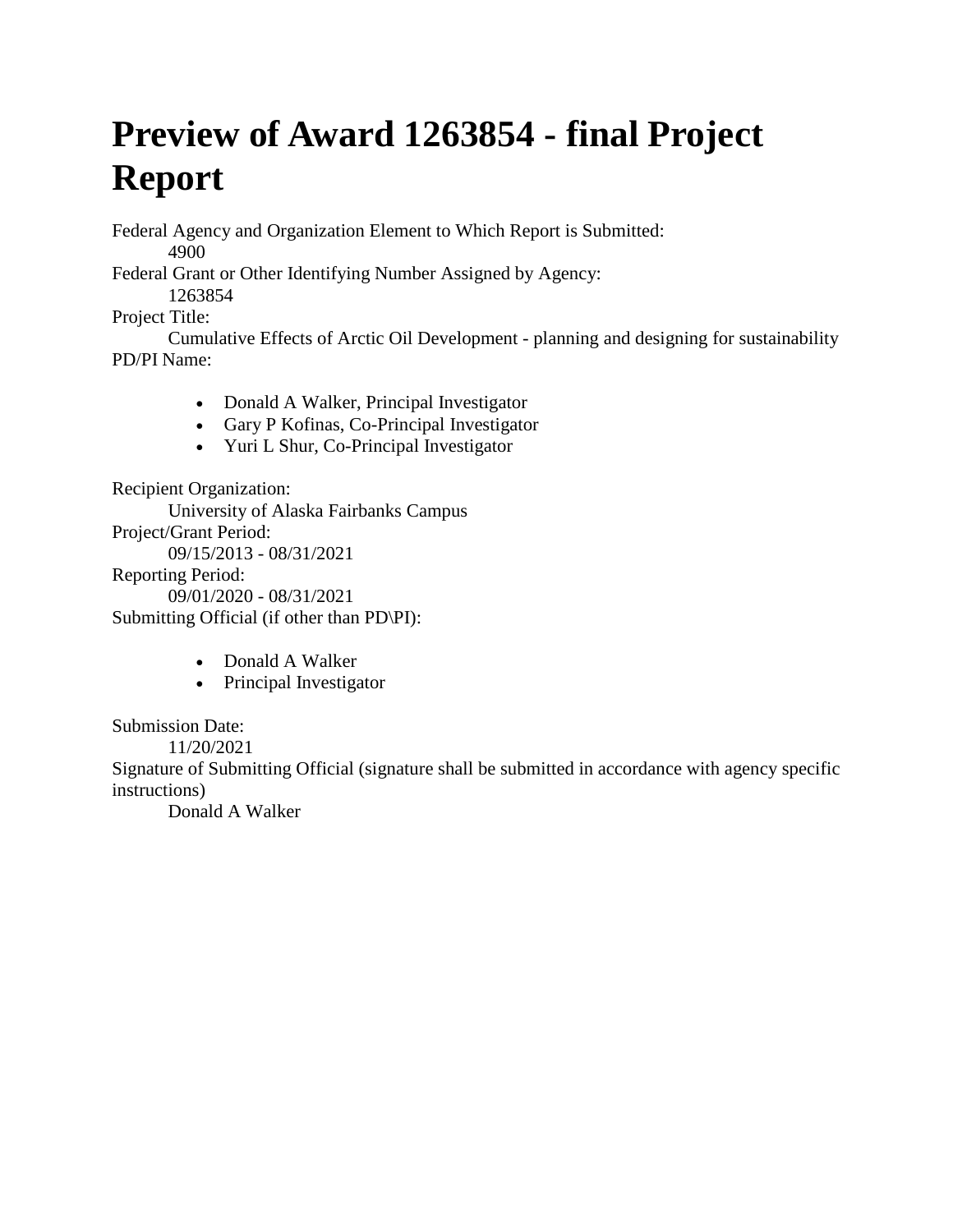# **Accomplishments**

# **\* What are the major goals of the project?**

### **Cumulative Effects of Arctic Oil Development -- Planning and Designing for Sustainability**

Developing Arctic oil & gas resources requires extensive networks of roads, pipelines and other forms of infrastructure. The cumulative environmental and social effects of expanding developments are difficult to assess — especially in the face of rapid climate change and unpredictable politics, oil markets, and social and economic changes. Previous analyses of the cumulative effects (CE) of oil and gas development in northern Alaska have recommended comprehensive adaptive planning approaches to 1) minimize the spread of infrastructure across land that is used by indigenous people for subsistence, and 2) reduce the indirect effects of infrastructure that result in the thawing of ice-rich permafrost. A sustainable approach to CE requires collaboration between indigenous people, industry, and scientists from a broad spectrum of disciplines to address these infrastructure-related concerns. This project had four inter-related goals:

#### **Goals with high intellectural merit:**

**1. Hierarchical case study of the cumulative effects of industrial infrastructure at Prudhoe Bay, Alaska.** This goal focuses on the combined infrastructure-related effects associated with gravel mines, roads and other areas of gravel placement, and climate-related changes to ecosystems. The study is developing a process-based understanding of infrastructure-related permafrost, landform, and vegetation change in terrain undergoing thermokarst formation (the development of highly eroded landforms that result from the thawing of ice-rich permafrost). The project includes an examination of infrastructure and landscape change at multiple scales in the Prudhoe Bay Oilfield (PBO) and field studies of change along roads. The study helped answer the questions "How have these landscapes changed over the history of development?" "What direction will changes take in future years?" and "Can adaptive management methods address the complex issues related to placement, usage and decommissioning of infrastructure in Northern Alaska?"

#### **Goals with mainly broader impacts:**

**2. Social-ecological implications and adaptive management of climate change and thawing permafrost.** As the Arctic's ecosystems and infrastructure networks change, so do its peoples. Most residents of the Arctic make their homes in small to medium sized communities, often in remote regions where they rely heavily on climate-sensitive livelihoods. This research was undertaken to explore the current and potential influences of thawing permafrost and other climate changes on important aspects of community life in Iñupiaq villages and also how the issue of cumulative impacts are preceived in villages and by the oil industry.

### **3. An international Arctic Infrastructure action group: Rapid Arctic Transitions due to Infrastructure and Climate (RATIC).** The goal of RATIC is to bring cumulative-effects-of-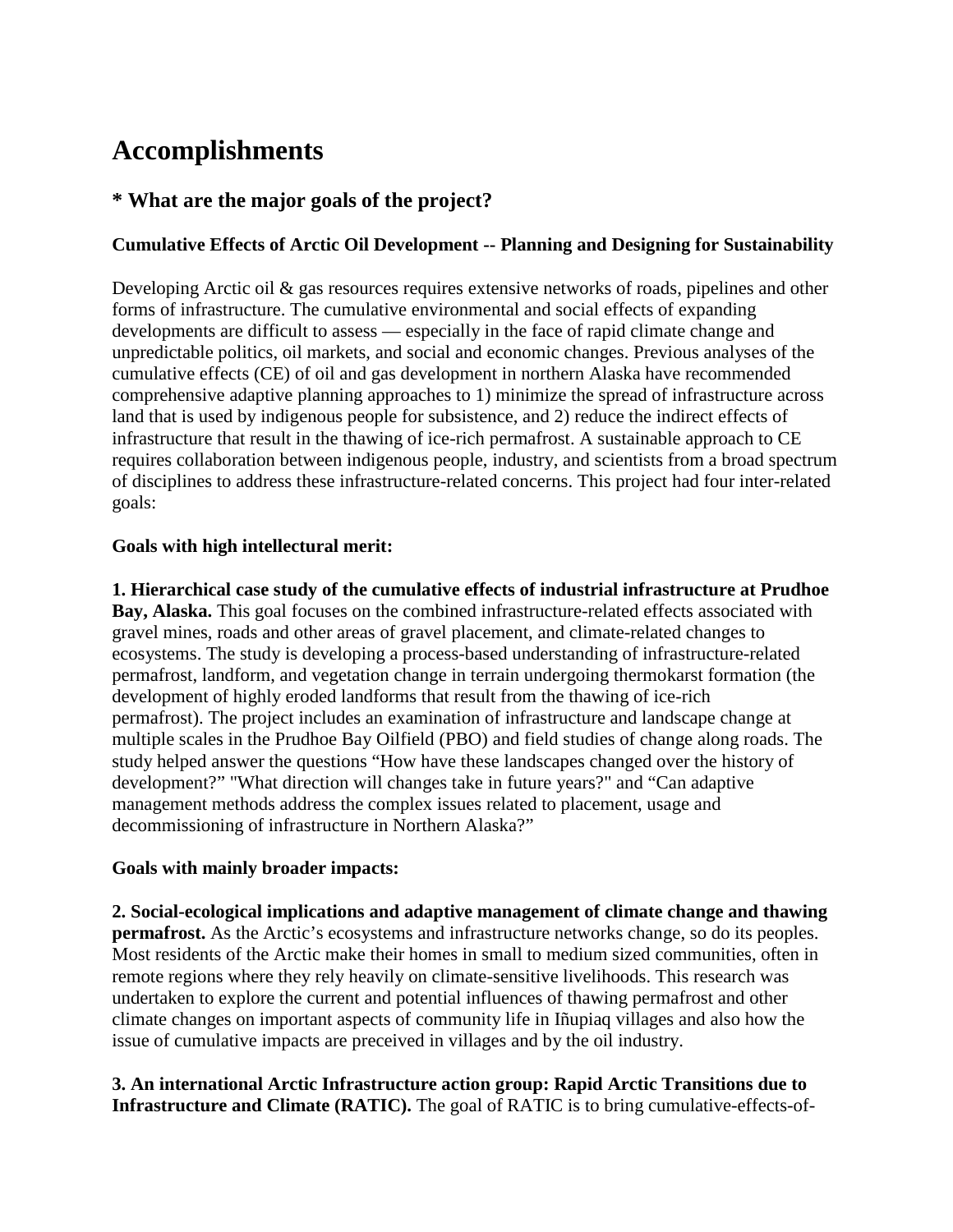infrastructure issues to greater prominence within the international Arctic research community and encourage research on the joint effects of climate change and expanding infrastructure in the Arctic.

**4. Education/outreach component**. A new field course is training students in arctic system science and introducing them to the issues of industrial development and adaptive management approaches. The 21-day course includes a 16-day expedition along the Elliott and Dalton highways in Alaska. The course includes a visit to Minto, an Athabascan village on the Tolovana River; Wiseman, an old mining community along the Dalton Highway; and the Prudhoe Bay Oilfield, where they learn firsthand about the issues with oilfield infrastructure, its impacts and the oil industry's ecological monitoring and vegetation rehabilitation practices.

# **\* What was accomplished under these goals and objectives (you must provide information for at least one of the 4 categories below)?**

Major Activities:

#### **We requested and received a no-cost extension to complete work on the following aspects of the project:**

- Completion of Component I, a hierarchical case study of cumulative effects of industrial infrastructure in the Prudhoe Bay Oilfield.
- Completion of Component II, social-ecological implications and adaptive management of climate change and thawing permafrost
- Conversion of a portion of our data management system from a locally developed system using gLynx to an open-source cataloging system called Comprehensive Kerbal Archive Network (CKAN). T

# **Major activities during Sep 2020 to Sep 2021 included:**

- Continued monitoring of the road effects sites at Prudhoe Bay, AK during 2021 field season.
- Completion, submittal, and revision of two synthesis papers regarding permafrost and vegetation impacts of a road in ice-wedge polygons (Kanevskiy et al. 2021 in review. and Walker et al. 2021 in review)
- Completion of several papers related to the human dimensions aspects of the project.
- Continued development of Infrastructure Action Group as part of the T-MOSAiC initiative.
- Continued progress on Woodward Ph.D. thesis.
- Completion of the conversion of our data management system (Alaska Arctic Geoecological Atlas, AAGA (https://arcticatlas.geobotany.org) from gLynx to CKAN (Comprehensive Kerbal Archive Network).

Specific Objectives: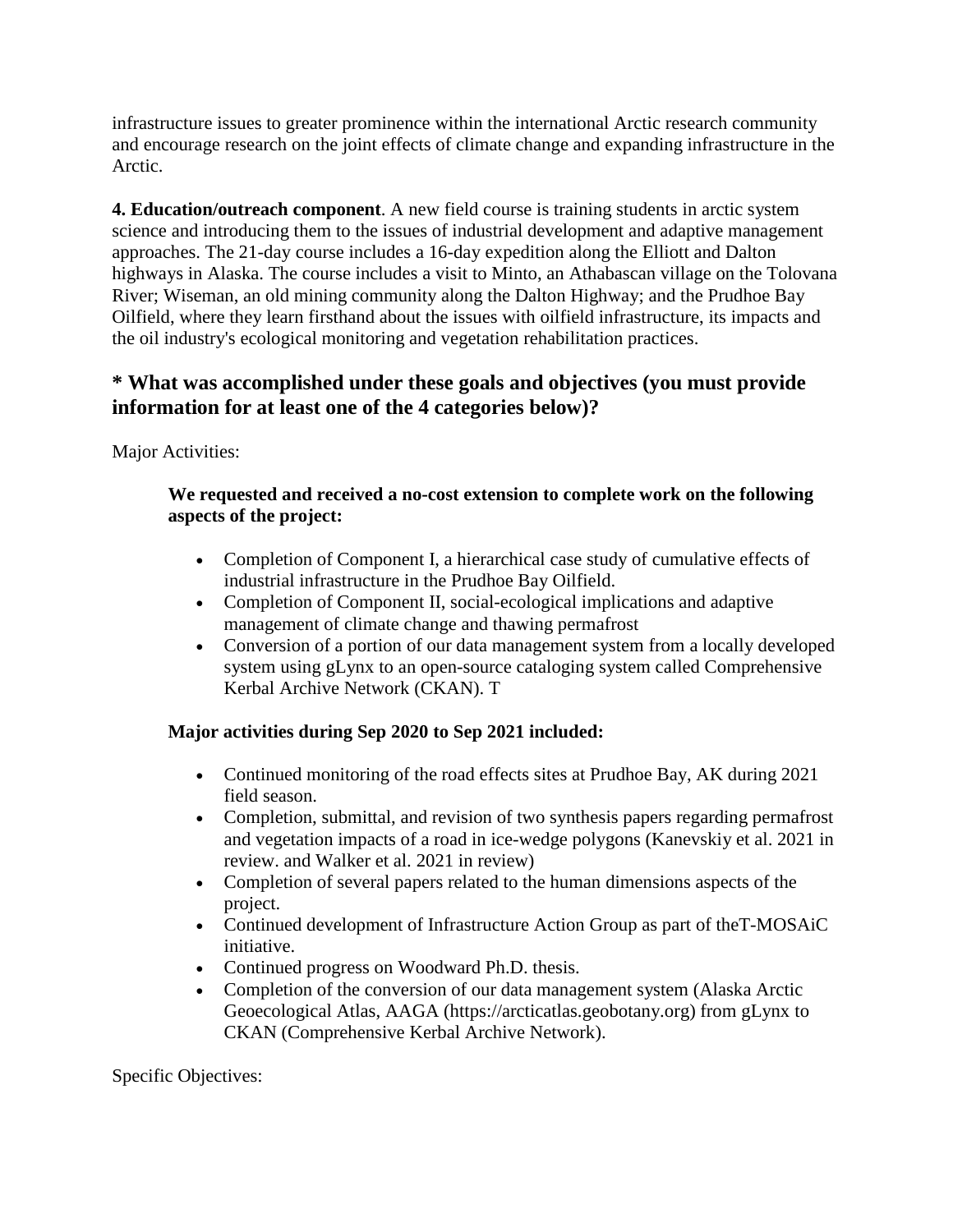**Component I activities. Hierarchical case study of the cumulative effects of industrial infrastructure at Prudhoe Bay, Alaska.**

*Ia. Ground-based plot-level studies of infrastructure- and climate-related change to permafrost, landforms, and vegetation.* Continued work at two intensive study sites in the heavily-impacted Deadhorse area of the PBO region with the objective of completing two synthesis publications for submittal to the Special Issue of the journal *Arctic Science "*Terrestrial Geosystems, Ecosystems, and Human Systems in the Fast-Changing Arctic (T-MOSAiC)"

*Ib. Analysis of the impacts of infrastructure, road dust, and flooding on vegetation using remote sensing.* We contributed to an new pan-Arctic infrastructure map made by Prof. Annett Bartsch, University of Vienna and funded by the European Space Agency. Arc-SEES funds were used to partially fund Dr. Helena Bergstedt, a post-doc working with Dr. Ben Jones and Prof. Walker, utilized information from the pan-Arctic infrastructure map with the objective of analyzing of the the spatial and temporal influence of infrastructure on road-dust distribution, seasonal snow melt timing, and their influence on vegetation productivity and early season surface water cover in the Prudhoe Bay Oilfield.

**Component II activities. Social-ecological implication and adaptive management of climate change and thawing permafrost**

*IIa. The study of information gaps and informal institutions in Wainwright, Alaska's adaptation to climate change.* ARCSEES partially funded the PhD of Tracie Curry.

#### *IIb.The study of cumulative effects management on the North Slope of*

*Alaska.* Research conducted by Kofinas, Johnson, Curry, and Woodward). We evaluated the practice of assessing and managing for cumulative effects (CEs) on the North Slope of Alaska.

*IIc.* **Comparative Study of thawing permafrost in two rural arctic communities and its implications to sustainability** (PhD dissertation of Allison Woodward - anticipated date of defense 12/2021).

*IId. The IPC[C](https://www.ipcc.ch/srocc/)* **[Special Report on Oceans and the Cryosphere](https://www.ipcc.ch/srocc/)** - Gary Kofinas served as a lead author in " Polar Systems" (Chapter 3) of the report, and several other chapters (Chapters 1, 4, CB9).

*IIe. Special Issue of the journal* **[Ecology and Society](https://www.ecologyandsociety.org/) on [Resilience and Change in](https://www.ecologyandsociety.org/issues/view.php?sf=146)  [Arctic Alaska](https://www.ecologyandsociety.org/issues/view.php?sf=146)** - ARCSEES support of Kofinas contributed to his work as special issue editor of Resilience and Change in E&S.

*IIf. International Arctic infrastructure action group: Rapid Arctic Transitions due to Infrastructure and Climate (RATIC).* The initial goal of RATIC was to bring cumulative-effects-of-infrastructure issues to greater prominence within the international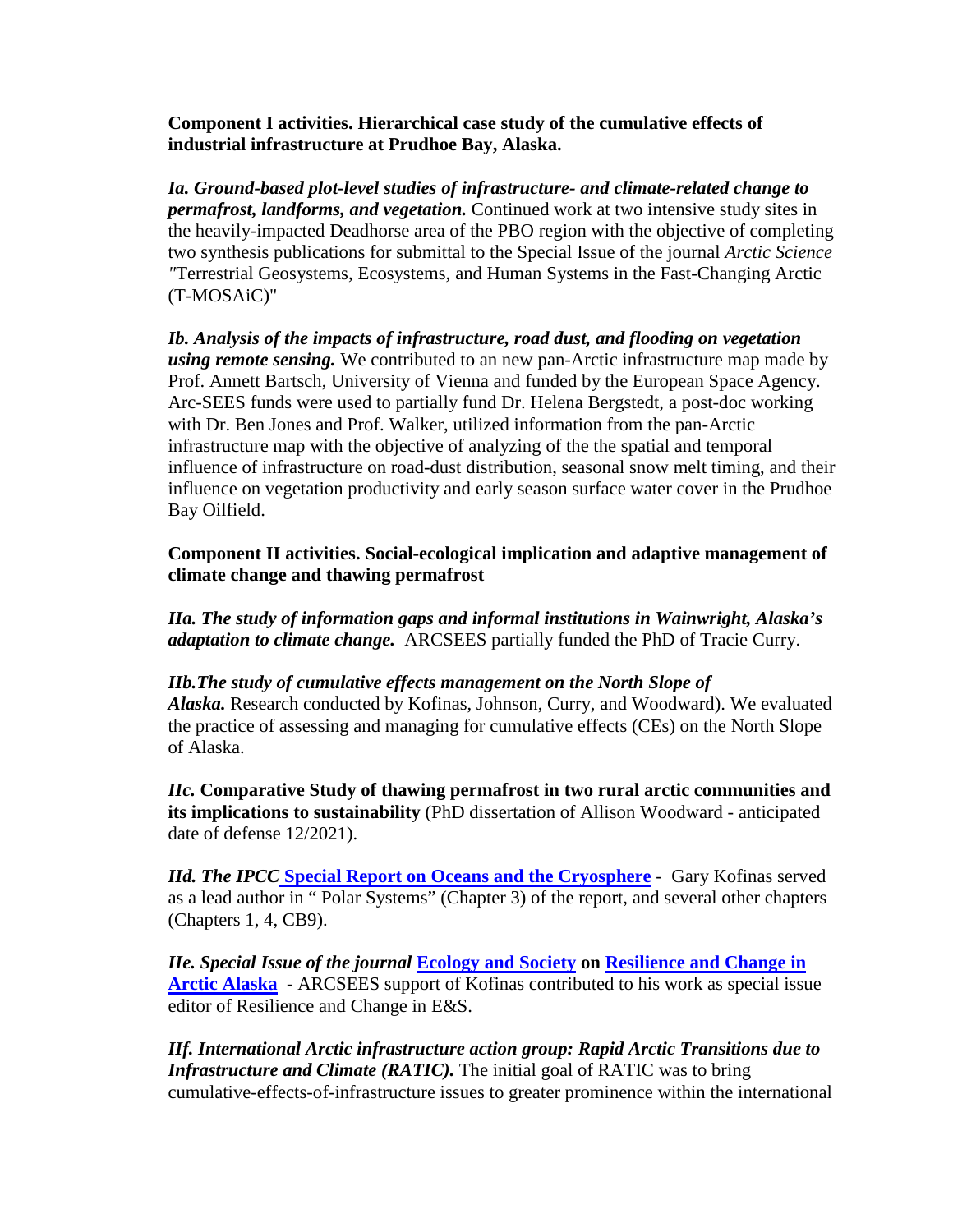Arctic research community and encourage research on the joint effects of climatechange and expanding infrastructure in the Arctic. During the last funding cycle several online RATIC meetings occurred.

#### **Data management activities:**

*Conversion of our data management system from gLynx to CKAN.* A major objectiv eo the NCE was to complete conversion of our plot and mapping database in the Alaska Arctic Geoecological Atlas from gLynx to CKAN.

Significant Results:

#### **Key publications and conclusions for components with high intellectual merit:**

*Component I. Ground-based plot-level studies of infrastructure- and climate related change.*

#### **Key publications:**

Kanevskiy, M. et al., 2021 (accepted for publication). Vulnerability of Ice Wedges and Reversible Nature of Ice-Wedge Thermokarst in Areas Affected by Road Infrastructure, Prudhoe Bay Oilfield, Alaska. *Arctic Science.*

Walker, D.A. et al., 2021 (in review). Long-term vegetation and environmental effects of and road in an ice-wedge polygon landscape, Prudhoe Bay Oilfield, Alaska. Arctic Science.

#### **Key conclusions:**

- 1. Vulnerability of ice wedges strongly depends on the structure and thickness of soil layers above ice wedges, including the active, transient, and intermediate layers. In comparison with the undisturbed area, sites adjacent to the roads had smaller average thicknesses of the protective intermediate layer (4 cm vs 9 cm), and this layer was absent above almost 60% of ice wedges (vs ~45% in undisturbed areas). Despite the strong influence of infrastructure, ice-wedge degradation is a reversible process. Deepening of troughs during ice-wedge degradation leads to a substantial increase in mean annual ground temperatures but not in thaw depths. Thus, stabilization of ice wedges in the areas of cold continuous permafrost can occur despite accumulation of snow and water in the troughs. Although thermokarst is usually more severe in flooded areas, higher plant productivity, more litter, and mineral material (including road dust) accumulating in the troughs contribute to formation of the intermediate layer, which protects ice wedges from further melting.
- 2. Environmental impact assessments for new Arctic infrastructure do not adequately consider the likely long-term cumulative effects of climate change and infrastructure in areas with ice-rich permafrost. This is due in part to the lack of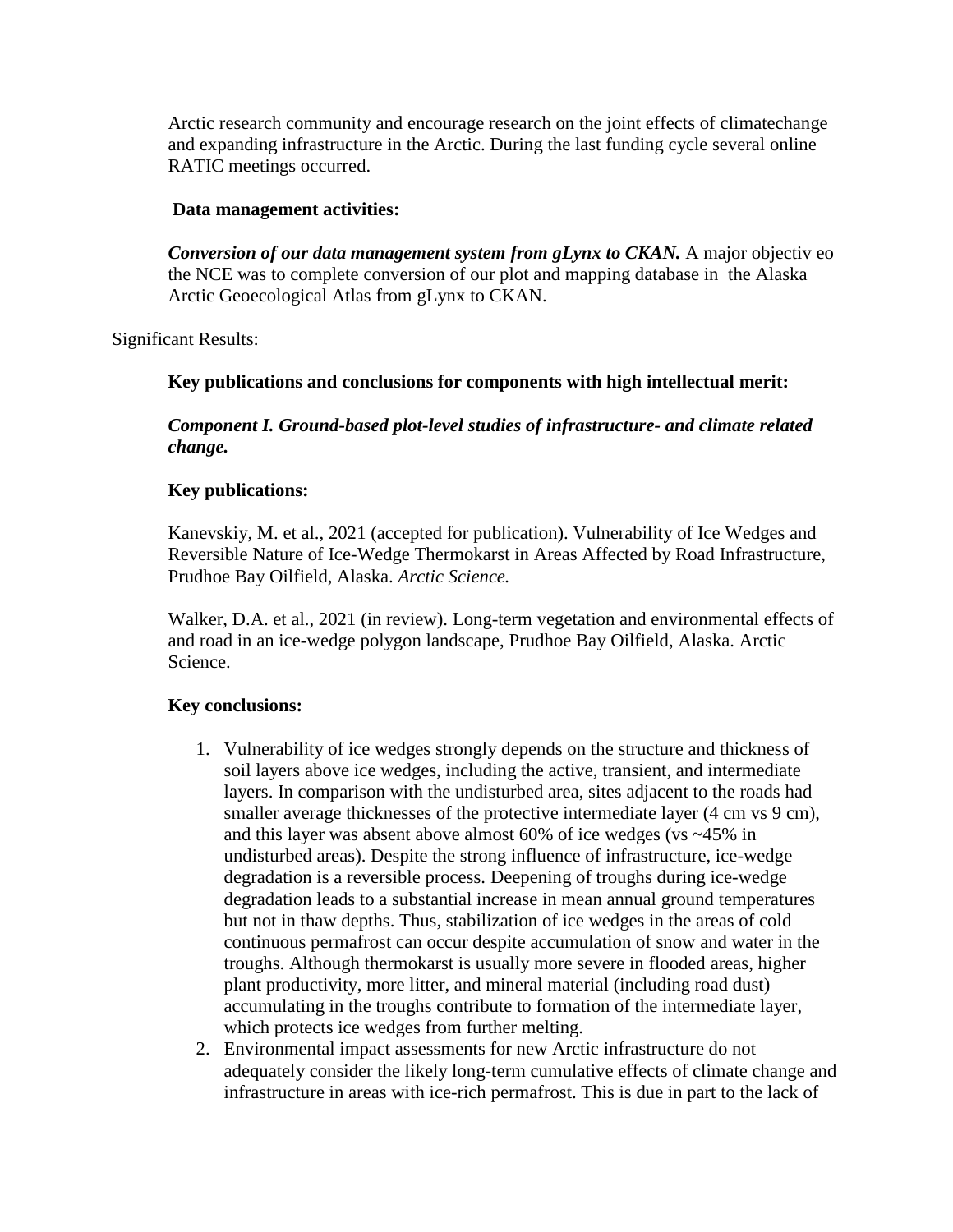long-term environmental studies that monitor changes after infrastructure was built. This case study in the Prudhoe Bay Oilfield examined climate- and roadrelated changes in a network of low-centered ice-wedge polygons from 1949 to 2020. We studied four trajectories of change related to thermokarst, road dust, and flooding along a heavily traveled road and a site relatively remote from roads. Climate-related impacts influenced the number and size of thermokarst ponds and resulted in changes to ice-wedge-polygon morphology, thaw depths, snow depths, dominant vegetation types, and shrub abundance. Road dust caused large reductions in species richness particularly small forbs, mosses, and lichens. Flooding increased permafrost degradation, polygon center-trough elevation contrasts, and vegetation productivity. While it was not possible to isolate the influence of any one factor, the combined datasets provide unique insights into the rate and extent of ecological disturbances associated with infrastructureaffected landscapes under decades of climate warming. We conclude with recommendations for future cumulative impact assessments in areas with ice-rich permafrost.

#### *Component II. Social-ecological implication and adaptive management of climate change and thawing permafrost*

1. **The study of information gaps and informal institutions in Wainwright, Alaska's adaptation to climate change.** Environmental governance in the context of climate change adaptation brings together diverse actors and stakeholders to develop and enact policies across a broad range of scales. However, local needs and priorities are often mismatched with those pursued by entities at different levels of decision-making. This mismatch is perpetuated in part by the dominating influence of the Western worldview in knowledge processes involving the creation, sharing, and use of environmental knowledge. Persistent biases that favor Western science and technical information while marginalizing other important sources like local and Indigenous knowledge create blind spots that may adversely affect adaptation outcomes. In this research, a case study of the Native Village of Wainwright, Alaska is used to explore the topic of information blind spots in environmental governance resulting from 1) low resolution tools employed within broad scale adaptation initiatives; 2) preferences for easily quantifiable information; and 3) the challenge of communicating context-rich details to outside decision makers given disciplinary biases and organizational conventions. The research resulted in a Tracie Curry's PhD dissertation that comprises manuscripts based on three studies undertaken to address the above blind spots in specific areas of adaptation planning.

**Key publication:** Tracie Curry, Chanda Meek & Matthew Berman (2021) Informal institutions and adaptation: patterns and pathways of influence in a remote Arctic community, *Local Environment*, 26:9, 1070-1091, DOI: 10.1080/13549839.2021.1962828

2. **The study of cumulative effects management on the North Slope of Alaska** We evaluated the practice of assessing and managing for cumulative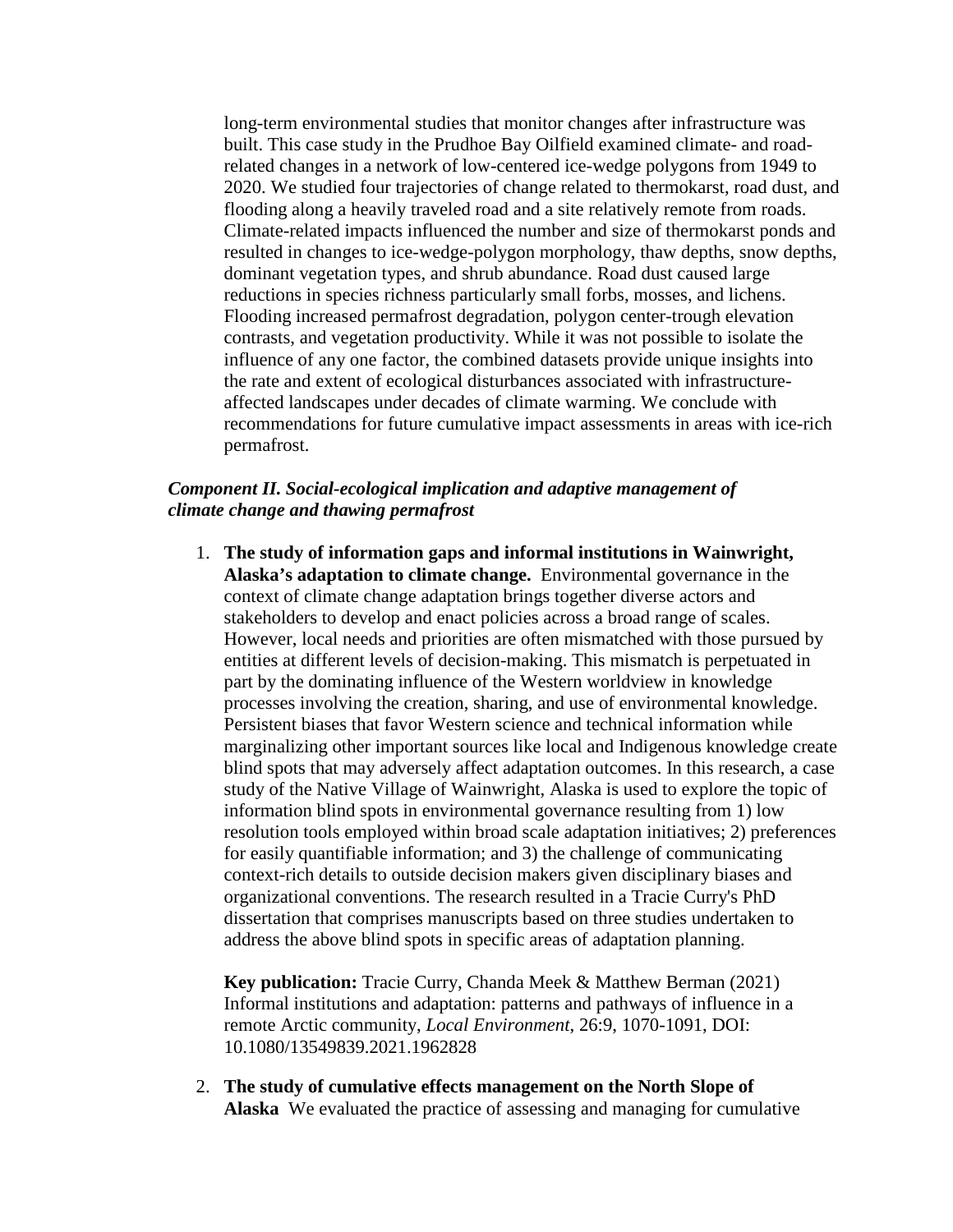effects (CEs) on the North Slope of Alaska. In this research we conducted 50 interviews about CEs with employees of industry, state and federal agencies, nonprofits and Indigenous organizations who are involved in oil and gas activities on the North Slope. From the interviews we uncovered a state of deep confusion regarding definitions for and management of cumulative effects. Participants in interviews reported different definitions of cumulative effects and cited the absence of a unified evaluated framework, weak collaboration, and problems with sharing of information, which are creating significant challenges evaluating CEs on a project by project basis. They noted that without a coordinated effort to share identified reasonably foreseeable effects, each evaluation of cumulative effects essentially starts from scratch. None of the participants indicated the need to consider the impact of proposed projects on climate change in their assessment of cumulative effects. These findings are in line with previous studies on the challenges of implementing CE assessments and management programs, and underscore the need for a unified and systematic approach for evaluating and mitigating CEs.

**Key publication:** The findings of this research will be submitted for publication in a special issue on Resilience and Change in Arctic Alaska in the journal *Ecology and Society*.

3. **Comparative Study of thawing permafrost in two rural arctic communities and its implications to sustainability.** Climate change is currently resulting in the thawing of permafrost across the North, with implications to the well-being of arctic Indigenous communities. We examined the impacts and community responses to thawing permafrost (TPF) in two arctic villages of Alaska and the utility of incremental adaptation and transformation in different local conditions. Based on research conducted in *Anaktuvuk* and Seliwick Alaska, we evaluated how thawing permafrost is affecting critical dimensions of community well-being, including residents' livelihoods, cultural traditions, health and overall sustainability. Of particular interest are village infrastructure, subsistence harvesting, transportation, and water supplies. Sources of evidence included thaw depth transects, interviews with local residents, and available reports and other literature. The study illustrates the heterogeneity of climate change impacts in arctic communities and the need to undertake place-based assessments with strong community involvement to determine how best to respond to TPF. A framework for assessing the implications of TPF on local arctic communities is proposed for use by decision makers to consider pathways for building community resilience.

**Key publication:** PhD dissertation of Allison Woodward - anticipated date of defense 12/2021.

Key outcomes or Other achievements:

#### *Other achievements:*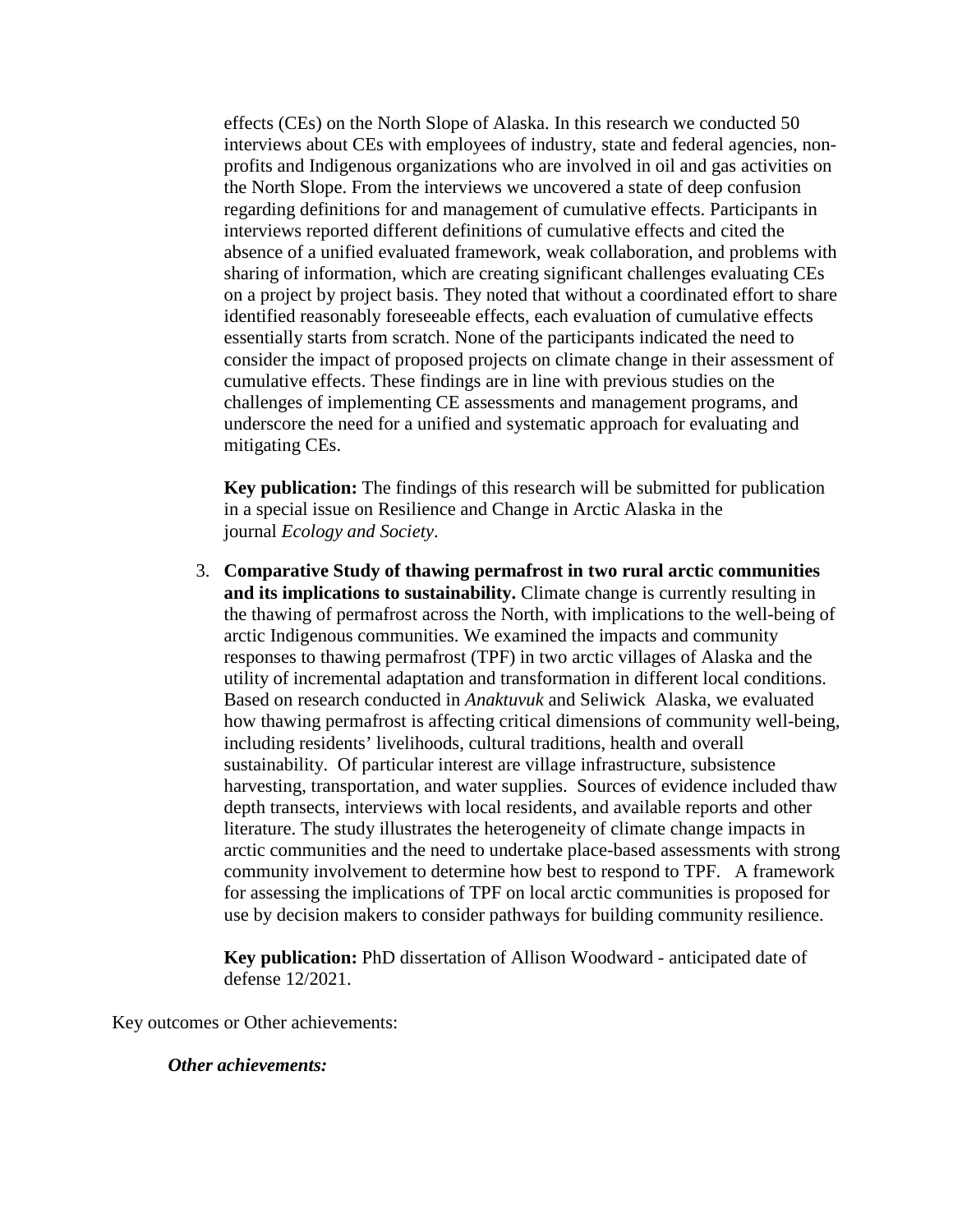#### 1. *Quantifying the spatial and temporal influence of infrastructure on seasonal snowpack, snow-melt timing and vegetation productivity.*

#### **Key publications:**

Bartsch A, Pointner G, Ingeman-Nielsen T, Lu W. Towards Circumpolar Mapping of Arctic Settlements and Infrastructure Based on Sentinel-1 and Sentinel-2. Remote Sensing. Multidisciplinary Digital Publishing Institute; 2020;12(15):2368.

Bergstedt H, Jones B, Walker D, Pierce J, Bartsch A, Pointner G. Quantifying the spatial and temporal influence of infrastructure on seasonal snow melt timing and its influence on vegetation productivity and early season surface water cover in the Prudhoe Bay Oilfields. 2021. Paper presented at the EGU General Assmbly 2021. pp. EGU21–10296. https://doi.org/10.5194/egusphere-egu21-10296.

#### **Key conclusions:**

Infrastructure expands rapidly in the Arctic due to industrial development. At the sametime, climate change impacts are pronounced in the Arctic. Ground temperatures are, for example, increasing as well as coastal erosion. A consistent account of the current human footprint is needed in order to evaluate the impact on the environments as well as risk for infrastructure. Identification of roads and settlements with satellite data is challenging due to the size of single features and low density of clusters. Spatial resolution and spectral characteristics of satellite data are the main issuesm regarding their separation. The Copernicus Sentinel-1 and -2 missions recently provided good spatial coverage and at the same time comparably high pixel spacing starting with 10 m for modes available across the entire Arctic. The purpose of this study was to assess the capabilities of both, Sentinel-1 C-band Synthetic Aperture Radar (SAR) and the Sentinel-2 multispectral information for Arctic focused mapping. Settings differ across the Arctic (historic settlements versus industrial, locations on bedrock versus tundra landscapes) and reference data are scarce and inconsistent. The type of features and data scarcity demand specific classification approaches. The machine learning approaches Gradient Boosting Machines (GBM) and deep learning (DL)-based semantic segmentation have been tested. Records for the Alaskan North Slope,Western Greenland, and Svalbard in addition to high-resolution satellite data have been used for validation and calibration. Deep learning is superior to GBM with respect to users accuracy. GBM therefore requires comprehensive postprocessing. SAR provides added value in case of GBM. VV is of benefit for road identification and HH fordetection of buildings. Unfortunately, the Sentinel-1 acquisition strategy is varying across the Arctic. The majority is covered in VV+VH only. DL is of benefit for road and building detection but misses large proportions of other human-impacted areas, such as gravel pads which are typical for gas and oil fields. A combination of results from both GBM (Sentinel-1 and -2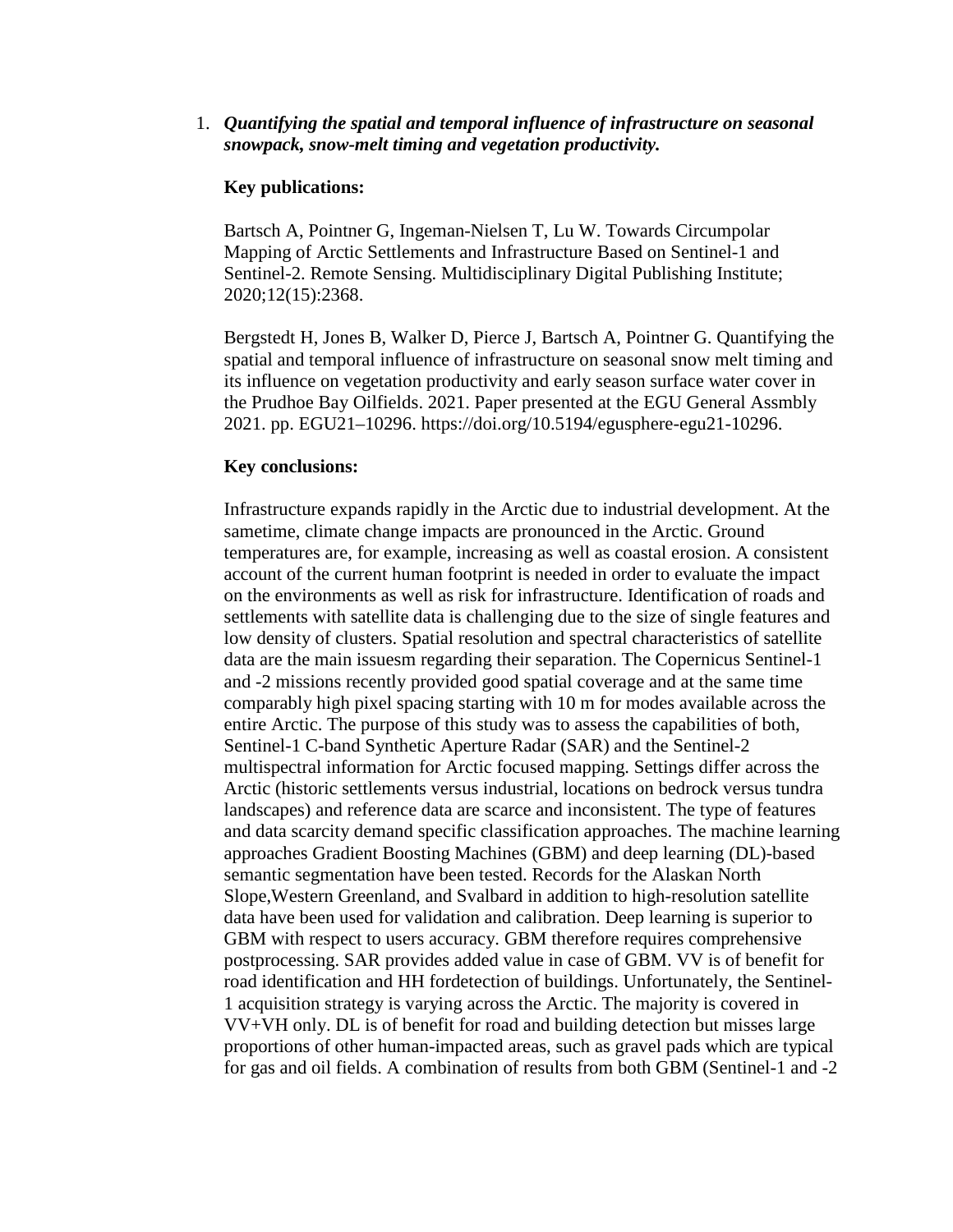combined) and DL (Sentinel-2; Sentinel-1 optional) is therefore suggested for circumpolar mapping.

- 2. **The IPCC** *[Special Report on Oceans and the Cryosphere](https://www.ipcc.ch/srocc/)* **-** Dr. Kofinas' contribution in Chapter 3 was focused on human responses to climate change in various sectors of polar systems, and included an evaluation of options for resilience pathways in the face of climate change (pages 3-77 to 3-99). Tables 3.4 and 3.5 summarized findings of the chapter's section on Human Responses to Climate Change)
- 3. **Special Issue of the journal** *[Ecology and Society](https://www.ecologyandsociety.org/)* **on [Resilience and Change in](https://www.ecologyandsociety.org/issues/view.php?sf=146)  [Arctic Alaska.](https://www.ecologyandsociety.org/issues/view.php?sf=146)** ARCSEES support of Kofinas also contributed to his work as special issue editor of Resilience and Change in E&S.
- 4. *International Arctic infrastructure action group: Rapid Arctic Transitions due to Infrastructure and Climate (RATIC).* In 2020, RATIC assumed the role of the T-MOSAiC Infrastructure Action Group during the 2019–2021 MOSAiC Arctic Drift Expedition. Dr. Walker and Peter Schweitzer (U. of Vienna) are co-chairs of the AG, and Jana Peirce is the Coordinator. The action group is collaborating with T-MOSAiC to identify and promote activities and synergies that lead toward sustainable Arctic infrastructure, including those that: Monitor the consequences to natural terrestrial systems of unusual climate sea-ice, atmosphere, and ocean changes during the MOSAiC ice-drift expedition. Observe and monitor consequences to the built environment, including, roads, runways, railways, pipelines, and indigenous, village, and urban infrastructure. Examine the consequences of climate and infrastructure changes to Arctic social systems. Begin developing an Arctic infrastructure observing network, with a focus on coastal and near-coastal social-ecological systems in ice-rich-permafrost environments. RATIC was born with the goal of promoting sustainable Arctic infrastructure as a key research theme requiring a collaborative multidisciplinary approach involving scientists, local communities, governments and industry.

# **\* What opportunities for training and professional development has the project provided?**

#### *Education/ outreach*

- 1. Funds from the project were used to partially fund completion of Alison Woodward's Ph.D. work.
- 2. Funds were also used to partially fund publication of Tracie Curry's Ph.D.
- 3. Plans were made for conducting the summer field course *Arctic Alaska Vegetation, Permafrost, & Ecosystems*. This field course was conducted in 2014, 2015, 2016, and 2018. It was cancelled in 2020 and 2021 due to the COVID situation in Alaska, which prevented foreign students entering Alaska and greatly reduced travel on the Dalton Highway.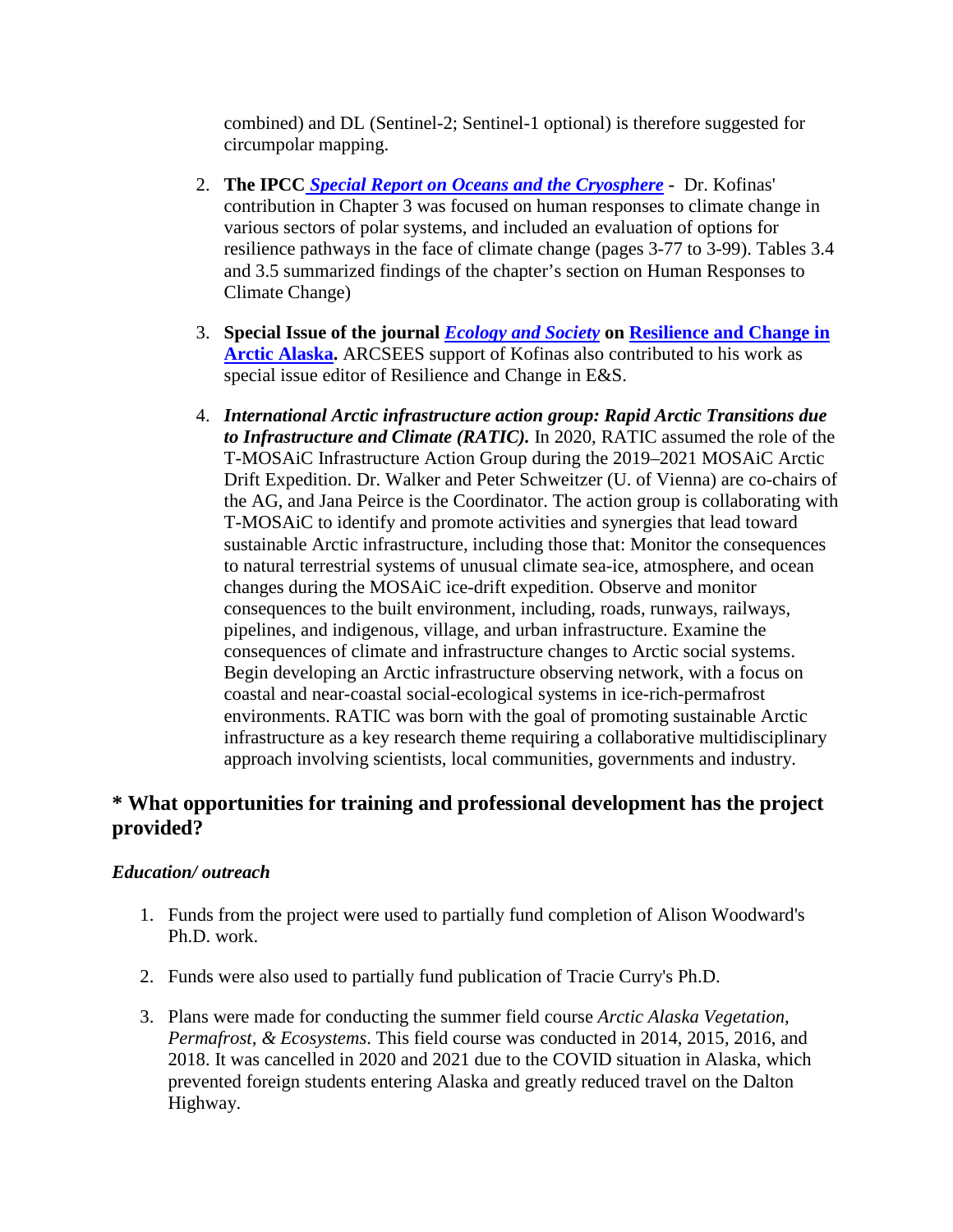# **\* Have the results been disseminated to communities of interest? If so, please provide details.**

See the previous section, Item 4, International Arctic Infrastructure action group.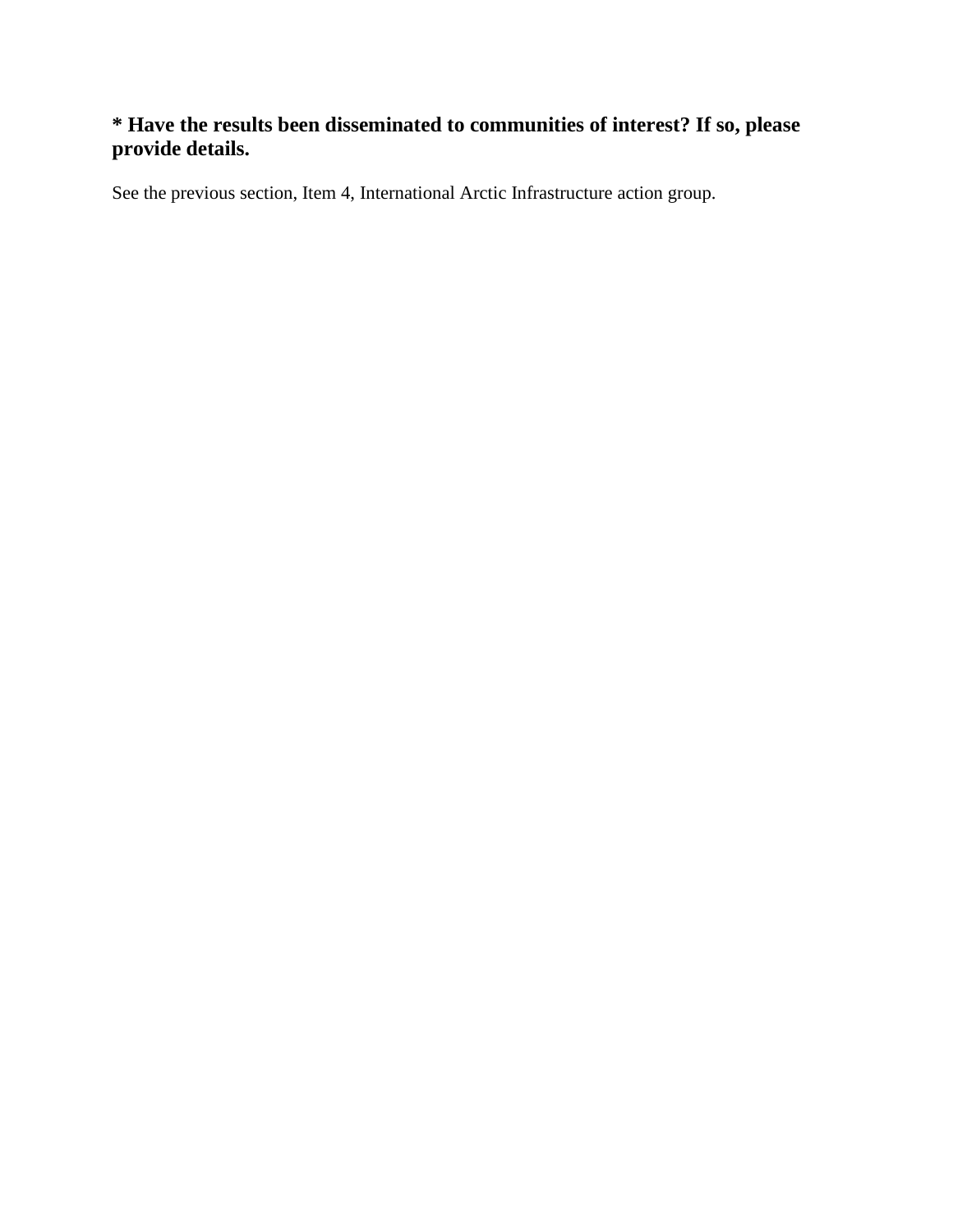# **Products**

# **Books**

# **Book Chapters**

- Gary Kofinas, Shauna BurnSilver and Andrey N. Petrov (2020). Methodological Challenges and Innovations in Arctic Community Sustainability Research. *Arctic Sustainability, Key Methodologies and Knowledge Domains* Jessica K. Graybill, Andrey N. Petrov. Routledge Taylor & Francis Group. . Status = PUBLISHED; Acknowledgement of Federal Support = Yes ; Peer Reviewed = Yes ; ISBN: ISBN 9780367228194.
- Meredith, M., M. Sommerkorn, S. Cassotta, C. Derksen, A. Ekaykin, A. Hollowed, G. Kofinas, A. Mackintosh, J. Melbourne-Thomas, M.M.C. Muelbert, G. Ottersen, H. Pritchard, and E.A.G. Schuur (2019). Polar Regions. *IPCC Special Report on the Ocean and Cryosphere in a Changing Climate* H.-O. Pörtner, D.C. Roberts, V. Masson-Delmotte, P. Zhai, M. Tignor, E. Poloczanska, K. Mintenbeck, A. Alegría, M. Nicolai, A. Okem, J. Petzold, B. Rama, N.M. Weyer. Intergovernmental Panel on Climate Change. . Status = PUBLISHED; Acknowledgement of Federal Support =  $No$ ; Peer Reviewed = Yes

# **Inventions**

# **Journals or Juried Conference Papers**

- Bergstedt H, Jones B, Walker D, Pierce J, Bartsch A, Pointner G. (2021). Quantifying the spatial and temporal influence of infrastructure on seasonal snow melt timing and its influence on vegetation productivity and early season surface water cover in the Prudhoe Bay oilfields. *EGU21*. 10296. Status = PUBLISHED; Acknowledgment of Federal Support = Yes; Peer Reviewed = Yes; DOI: doi.org/10.5194/egusphere-egu21-10296
- Berman, M. D., J. I. Schmidt, and G. Kofinas (2021). Comparing adaptive capacity of Arctic communities responding to environmental change. *Ecology and Society*. 26 (3), 22. Status = PUBLISHED; Acknowledgment of Federal Support = Yes ; Peer Reviewed = Yes ; DOI: /doi.org/10.5751/ES-12304-260322
- Bhatt, U. S., D. A. Walker, M. K. Raynolds, J. E. Walsh, P. A. Bieniek, L. Cai, J. C. Comiso E. Epstein, G. V. Frost, R. Gersten, A. S. Hendricks, J. E. Pinzon, L. Stock, and C. J. Tucker (2021). Climate drivers of Arctic tundra variability and change using an indicators framework. *Environmental Research Letters*. 16 (5), 055019. Status = PUBLISHED; Acknowledgment of Federal Support = Yes ; Peer Reviewed = Yes ; DOI: doi.org/10.1088/1748-9326/abe676
- Blair, B and G Kofinas (2020). Cross-scale risk perception: differences between tribal leaders and resource managers in Arctic Alaska. *Ecology and Society*. 25 (3), 9. Status = PUBLISHED; Acknowledgment of Federal Support = Yes ; Peer Reviewed = Yes ; DOI: /doi.org/10.5751/ES-11776-250409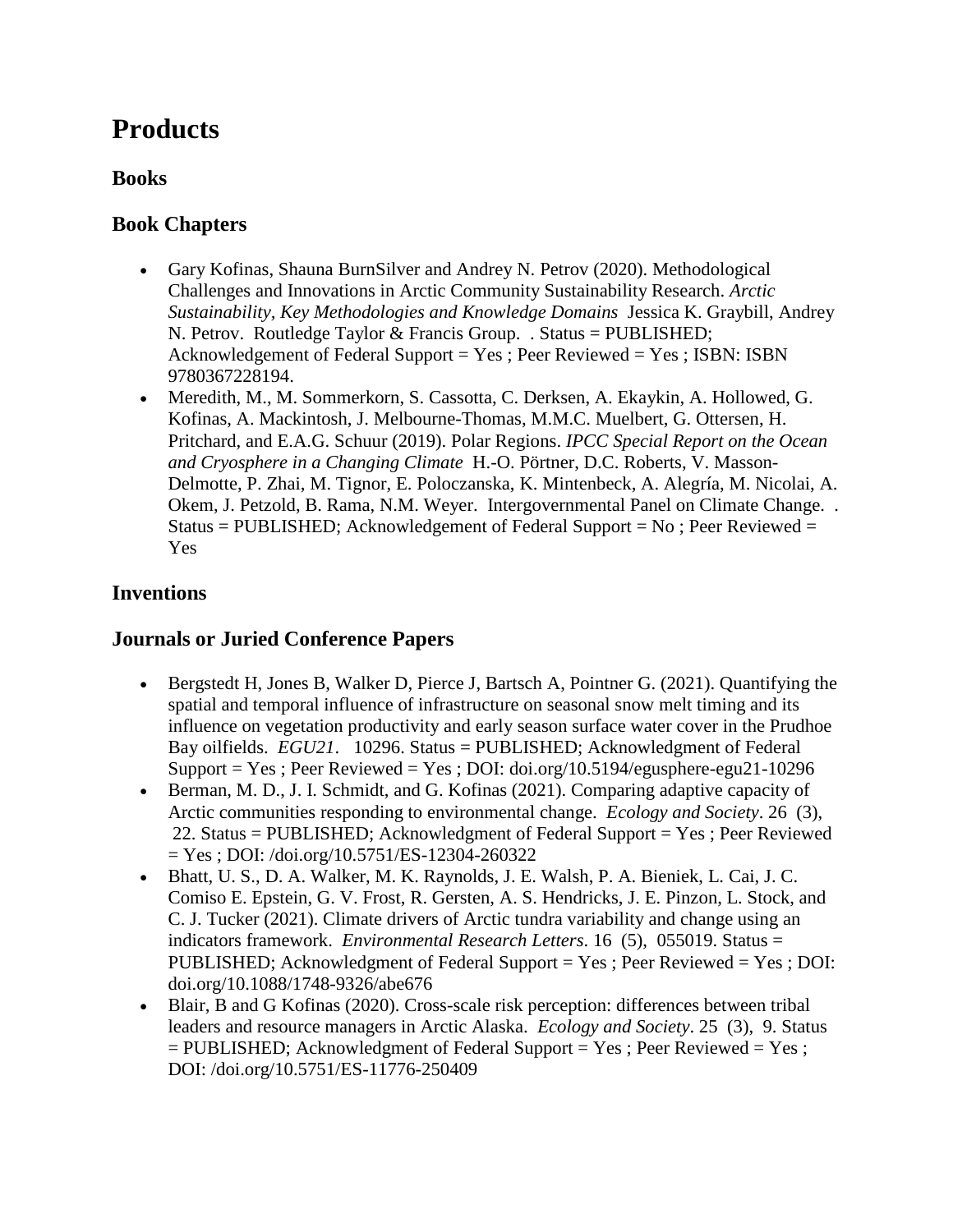- Epstein, H.E., D.A. Walker, G.V. Frost, M.K. Raynolds, U.S. Bhatt, R. Daanen, B. Forbes, J. Geml, E. Kaärlejarvi, O. Khitun, A. Khomutov, P. Kuss, M. Leibman, G. Matyshak, N. Moskalenko, P. Orekhov, V.E. Romanovsky, I. Timling (2021). Spatial patterns of arctic tundra vegetation properties on different soils along the Eurasia Arctic Transect, and insights for a changing Arctic. *Environmental Research Letters*. 16 01400. Status = PUBLISHED; Acknowledgment of Federal Support = Yes; Peer Reviewed = Yes ; DOI: doi.org/10.1088/1748-9326/abe676
- Kanevskiy, M., Y. Shur, D. A. Walker, M. T. Jorgenson, B. M. Jones, M. Buchhorn, G. Matyshak, H. Bergstedt, A. L. Breen, B. Connor, R. Daanen, A. K. Liljedahl, V. E. Romanovsky, and E. Watson-Cook (2021). Vulnerability of ice wedges and reversible nature of ice-wedge thermokarst in areas affected by road infrastructure, Prudhoe Bay Oilfield, Alaska. *Arctic Science*. . Status = ACCEPTED; Acknowledgment of Federal  $Support = Yes$ ; Peer Reviewed = Yes
- Povoroznyuk, O., Vincent, W.F., Schweitzer, P., Laptander, R., Bennett, M., Calmels, F., Sergeev, D. Arp, C., Forbes, B., Roy-Léveillée, P., and Walker, D.A. (2021). Roads and Railways: Environmental and Social Consequences of Transport Infrastructure in the Circumpolar North. *Arctic Science*. . Status = SUBMITTED; Acknowledgment of Federal Support =  $Yes$ ; Peer Reviewed =  $Yes$
- Schneider von Deimling, H. Lee, H, T. Ingeman-Nielsen, S. Westermann, V. Romanovsky, S. Lamoureaux, D.A. Walker, S. Chadburn, L. Cai, E. Trochim, J. Nitzbon, S Jacobi, M. Langer. (2020). Consequences of permafrost degradation for Arctic infrastructure - bridging the model gap between regional and engineering scales. *The Cryosphere*. 15 (5), 2451. Status = PUBLISHED; Acknowledgment of Federal Support  $=$  Yes ; Peer Reviewed  $=$  Yes ; DOI: doi.org/10.5194/tc-15-2451-2021
- Walker, D. A., M. K. Raynolds, M. Z. Kanevskiy, Y. Shur, V. E. Romanovsky, B. M. Jones, M. Buchhorn, M. T. Jorgenson, J. Šibík, A. L. Breen, A. Kade, E. Watson-Cook, H. Bergstedt, A. K. Liljedahl, R. Daanen, B. Connor, D. J. Nicolsky, and J. L. Peirce (2021). Cumulative impacts of a gravel road and climate change in an ice-wedge polygon landscape, Prudhoe Bay, Alaska. *Arctic Science*. . Status = UNDER\_REVIEW; Acknowledgment of Federal Support  $=$  Yes ; Peer Reviewed  $=$  Yes

# **Licenses**

# **Other Conference Presentations / Papers**

# **Other Products**

• *NOAA Website.* 

Frost, G. V., U. S. Bhatt, H. E. Epstein, I. Myers-Smith, G. K. Phoenix, L. T. Berner, J. W. Bjerke, B. C. Forbes, M. J. Macander, S. J. Goetz, J. T. Kerby, T. Park, M. K. Raynolds, H. Tommervik, and **D. A. Walker.** (2020). Tundra greenness. *Arctic Report Card* 2020, J. Richter-Menge, M. L. Druckenmiller, and M. Jeffries (Eds.). DOI: 10.25923/46m-0w23.

#### NOAA Arctic Report Card Website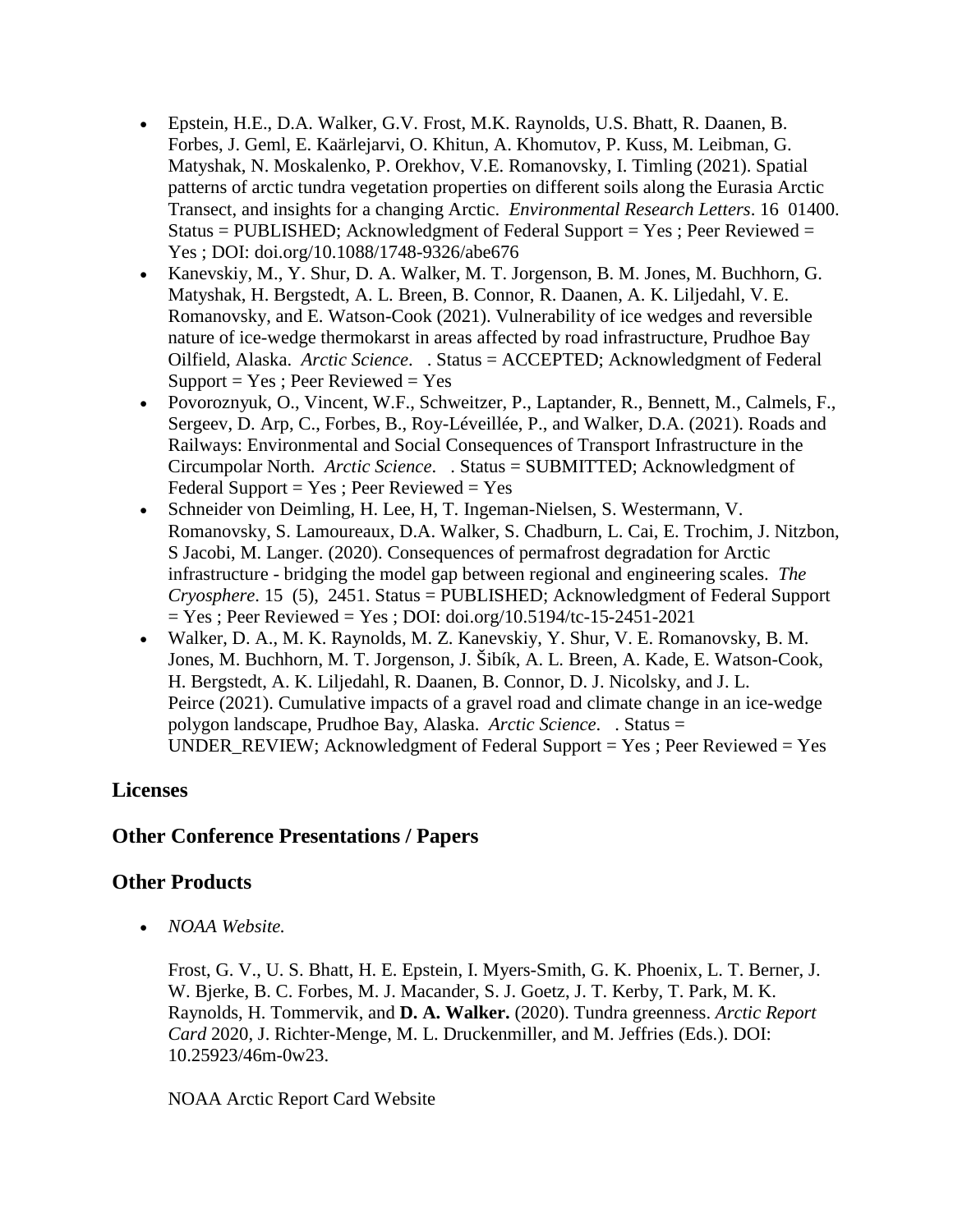**Other Publications Patent Applications Technologies or Techniques Thesis/Dissertations Websites or Other Internet Sites**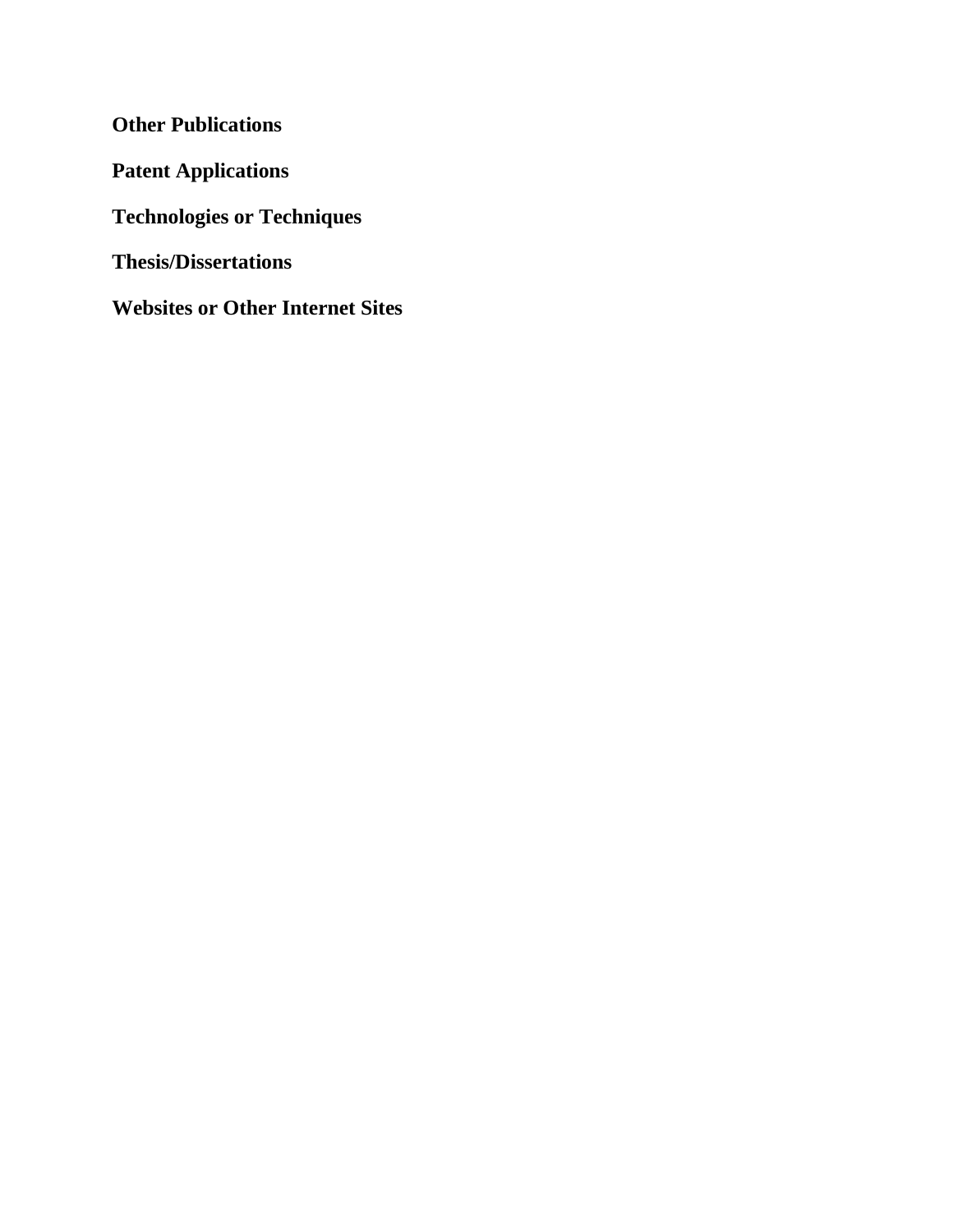# **Participants/Organizations**

# **What individuals have worked on the project?**

| <b>Name</b>                 | <b>Most Senior Project Role</b>                                  | <b>Nearest Person Month</b><br>Worked |
|-----------------------------|------------------------------------------------------------------|---------------------------------------|
| Walker, Donald              | PD/PI                                                            | $\theta$                              |
| Kofinas, Gary               | Co PD/PI                                                         |                                       |
| Shur, Yuri                  | Co PD/PI                                                         | $\Omega$                              |
| Raynolds, Martha            | Postdoctoral (scholar, fellow or other<br>postdoctoral position) | $\theta$                              |
| Peirce, Jana                | <b>Other Professional</b>                                        | $\theta$                              |
| Woodward,<br><b>Allison</b> | Graduate Student (research assistant)                            | 6                                     |

# **Full details of individuals who have worked on the project:**

**Donald A Walker Email:** dawalker@alaska.edu **Most Senior Project Role:** PD/PI **Nearest Person Month Worked:** 0

**Contribution to the Project:** PI

**Funding Support:** NSF NNA AWARD 1263854

**Change in active other support:** No

**International Collaboration:** No **International Travel:** No

**Gary P Kofinas Email:** gary.kofinas@alaska.edu **Most Senior Project Role:** Co PD/PI **Nearest Person Month Worked:** 1

**Contribution to the Project:** Co-PI

**Funding Support:** This award

**Change in active other support:** No

**International Collaboration:** No **International Travel:** No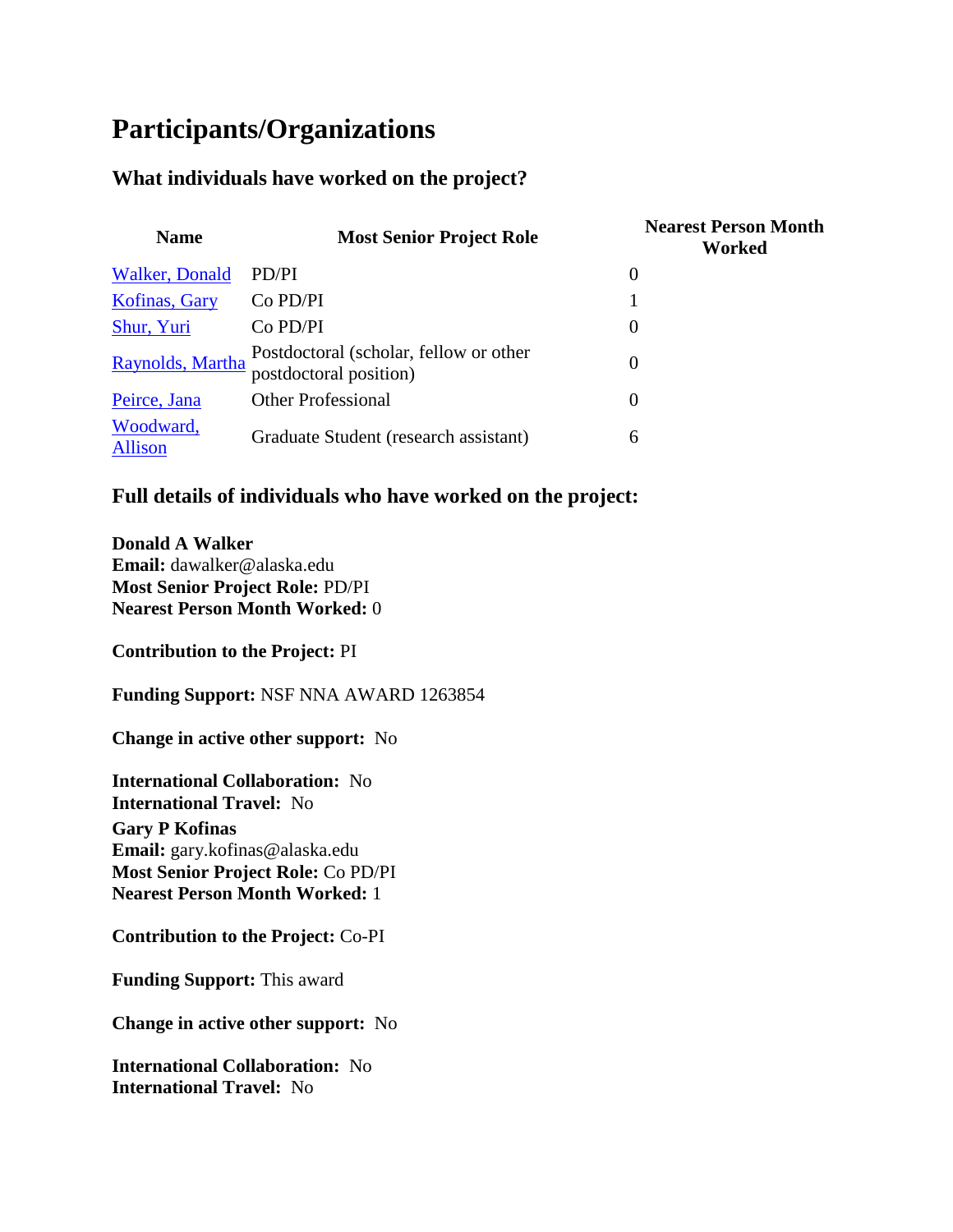**Yuri L Shur Email:** yshur@alaska.edu **Most Senior Project Role:** Co PD/PI **Nearest Person Month Worked:** 0

**Contribution to the Project:** co-PI

**Funding Support:** this award

**Change in active other support:** No

**International Collaboration:** No **International Travel:** No **Martha K Raynolds Email:** mkraynolds@alaska.edu **Most Senior Project Role:** Postdoctoral (scholar, fellow or other postdoctoral position) **Nearest Person Month Worked:** 0

**Contribution to the Project:** Field research, mapping, wrote 2 publications

**Funding Support:** This project

**International Collaboration:** No **International Travel:** No **Jana L. Peirce Email:** jlpeirce@alaska.edu **Most Senior Project Role:** Other Professional **Nearest Person Month Worked:** 0

**Contribution to the Project:** Coordination of project. Writing and editing reports, field work, data analysis

**Funding Support:** this grant

**International Collaboration:** No **International Travel:** No **Allison Woodward Email:** allison.woodward@alaska.edu **Most Senior Project Role:** Graduate Student (research assistant) **Nearest Person Month Worked:** 6

**Contribution to the Project:** Ph.D. thesis on effects of climate and permafrost change to local communities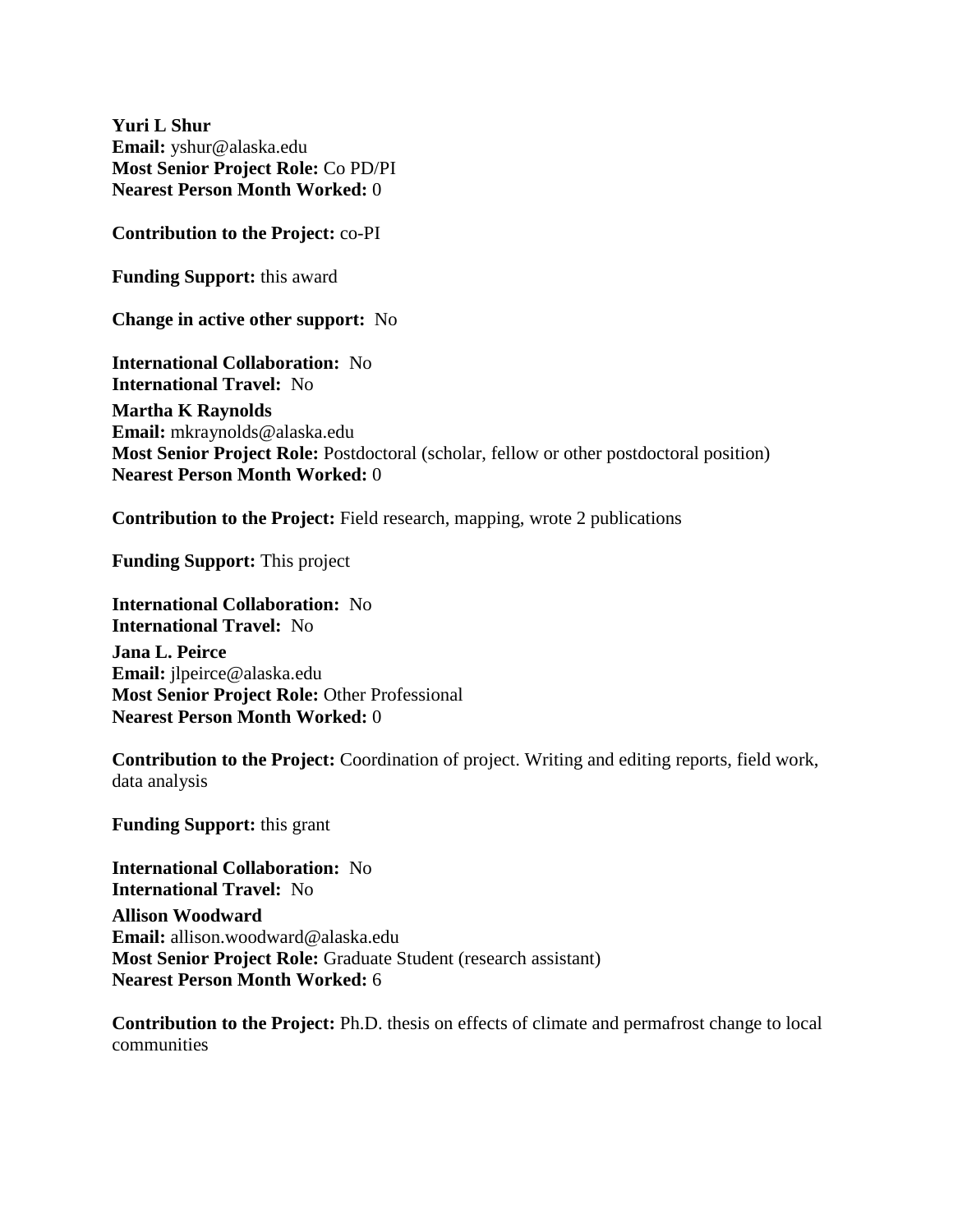**Funding Support:** Partial support from this project and EPSCoR grant

**International Collaboration:** No **International Travel:** No

# **What other organizations have been involved as partners?**

**Name Type of Partner Organization Location** [Earth Cryosphere Institute](https://reporting.research.gov/rppr-web/rppr?execution=e1s8#organization_0) Other Organizations (foreign or domestic) Tyumen, Russia [University of Eastern Finland](https://reporting.research.gov/rppr-web/rppr?execution=e1s8#organization_1) Academic Institution Finland

#### **Full details of organizations that have been involved as partners:**

**Earth Cryosphere Institute**

**Organization Type:** Other Organizations (foreign or domestic) **Organization Location:** Tyumen, Russia

**Partner's Contribution to the Project:** Financial support In-Kind Support Collaborative Research Personnel Exchanges

**More Detail on Partner and Contribution:** Helping with RATIC workshop and Russian case study

**University of Eastern Finland**

**Organization Type:** Academic Institution **Organization Location:** Finland

**Partner's Contribution to the Project:** Financial support Collaborative Research Personnel Exchanges

**More Detail on Partner and Contribution:** Helping with the RATIC workshop and Russian case study

#### **Were other collaborators or contacts involved? If so, please provide details.**

Nothing to report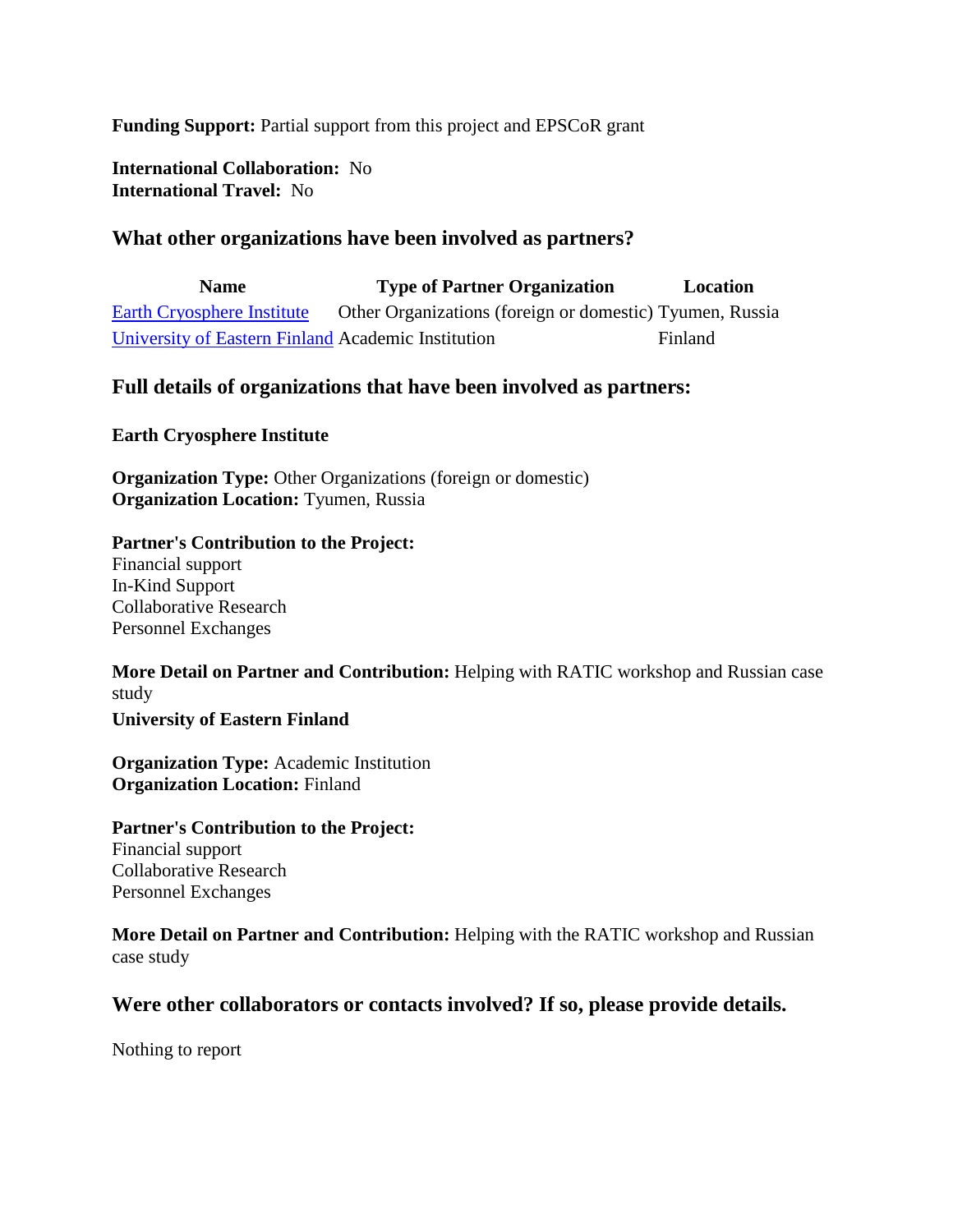# **Impacts**

# **What is the impact on the development of the principal discipline(s) of the project?**

The ArcSEES initiative has had a major impact to the amount of funding and emphasis regarding infrastructure in the Arctic. This project has had especially large effect, both through the scientific quantitative analysis of cumulative effects of infrastructure and climate change and at the international level through RATIC Action Group.

Prior to the ArcSEES project, there was virtually no emphasis on Arctic Infrastructure within NSF. ArcSEES and this project served as a model for the NSF Navigating the New Arctic (NNA) initiative. A similar pattern occurred at the international level where the RATIC initiative became the core of IASC T-MOSAiC Infrastructure Action Group, which is observing and monitoring consequences to the built environment to Arctic social ecological systems and developing an Arctic infrastructure observing network for the pan-Arctic region.

# **What is the impact on other disciplines?**

1. The impact to society as a whole is perhaps best illustrated by Dr. Kofinas' contribution in Chapter 3 of the IPCC Special Report on Oceans and the Cryosphere focused on human responses to climate change in various sectors of polar systems, and is an important summary of the options for resilience pathways in the face of climate change.

2. The cross disciplinary activities are best illustrated by the Rapid Arctic Transitions due to Infrastructure and Climate (RATIC) project, which involved numerous investigators from IASC Terrestrial, Social and Human, Cryosphere Working groups and includes permafrost scientists, climatologists, hydrologists, vegetation and soil scientists, ecologists, remote sensing scientists, and social scientists. This group wrote a white paper (Walker, D.A., & J.L. Peirce (eds.) 2015. Rapid Arctic Transitions due to Infrastructure and Climate (RATIC): A contribution to ICARP III. Alaska Geobotany Center Publication AGC15-02. University of Alaska Fairbanks, Fairbanks, Alaska, 58 pp.) that served as a template for the project during the past six years. Monthly Zoom seminars for this group continue to be well attended by participants from all these disciplines from around the Arctic.

# **What is the impact on the development of human resources?**

There has been a major shift during the period of the grant from in the Arctic community exmining cumulative impacts of infrastructure from projects mainly focused on the environment and climate change to project focused more on communities and adaptation to change. This shift has occurred at the project, NNA level, and at the international level.

# **What was the impact on teaching and educational experiences?**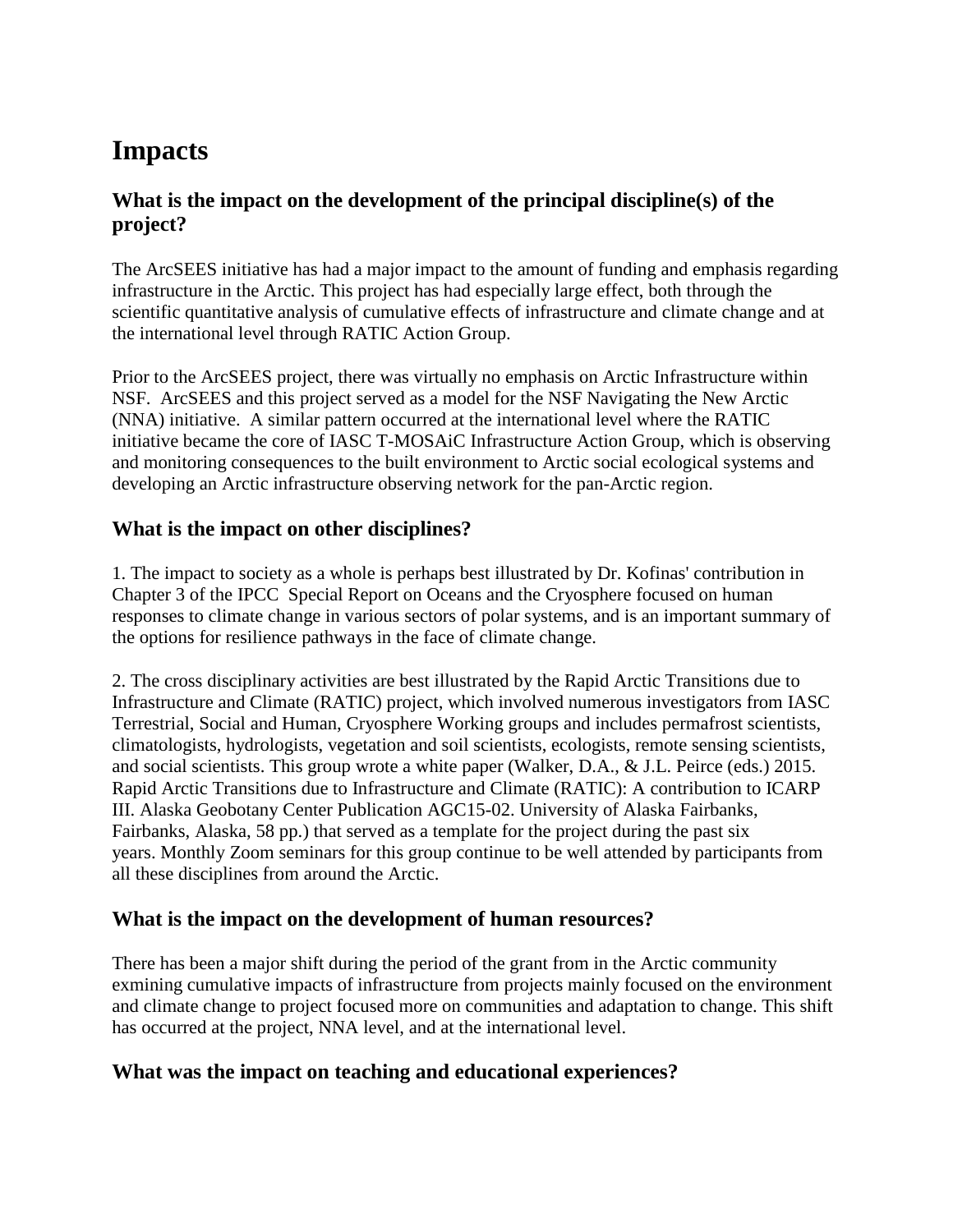The field course developed for this project is still unique in its emphasis on cumulative impacts of infrastructure and climate change. The course did not draw heavily on Alaska students because of conflicts with summer jobs and cost of the course, but it draw well for mature students and international students who saw this as a unique opportunity to receive training across a wide range of Arctic disciplines, and wide swath of Arctic environments.

# **What is the impact on physical resources that form infrastructure?**

Nothing to report.

### **What is the impact on institutional resources that form infrastructure?**

Nothing to report.

### **What is the impact on information resources that form infrastructure?**

Our Circumpolar Arctic Vegetation Map (CAVM), and Arctic Vegetation Archive (AVA), Arctic Vegetation Classification (AVC) has made a very large impact on accessibility and application of vegation data to a wide variety of analyses at the pan-Arctic scale.

### **What is the impact on technology transfer?**

Nothing to report.

# **What is the impact on society beyond science and technology?**

The human-dimension publications from this project are having an impact on policy and decisions of agencies addressing the cumulative impacts in the Arctic. For example, according the National Resources Defense Council, our paper regarding the likely cumulative landscape impacts of 3D-seismic impacts in the Arctic National Wildlife Refuge (Raynolds et al. 2019) played a major role in DOI's decision to suspend all activities related to oil and gas leasing in the ANWR pending a more thorough cumulative impacts assessment (DOI 2021).

# **What percentage of the award's budget was spent in a foreign country?**

No funds were spent in foreign countries.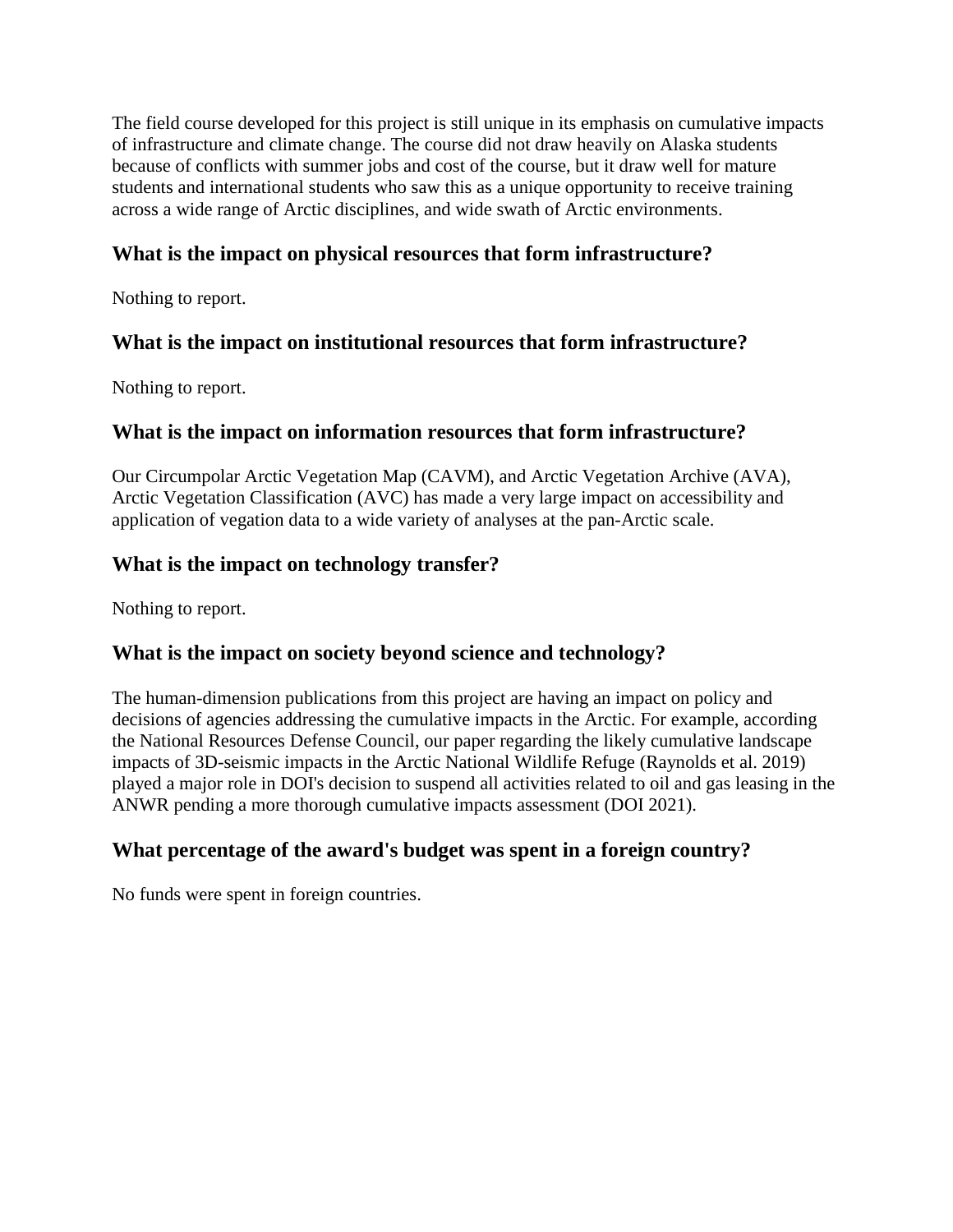# **Changes/Problems**

# **Changes in approach and reason for change**

The project has continued to have difficult personnel issues related to completion of some aspects of the human dimensions aspect of the project. Alison Woodward continues to have severe depression related to the death of her husband, and was unable to complete her thesis within the timeline of the project. However, she is very close and Gary Kofinas is helping her get across the finish line and anticipates completion in Spring Semester 2022.

We also had further problems completing the transfer of our datamanagement system to a CKAN cataloging system, because the Geographic Information Network of Alaska (GINA, UAF), which houses our Alaska Arctic Geoecological Atlas, experienced further staff reductions and we lost our primary data manager, Lisa Druckenmiller. However, we were finally able to achieve transfer of all the files and stablilize our data management by expanding the duties of our lab coordinator, Jana Pierce, to include data management. Jana has excellent skills and deep experience and had already been largely responsible for our data reports and archiving data with Arctic Data Center. This will help Jana by increasing her salary and time commitment to the AGC and will make the data catalog and user interface more stable, and accessible through our web site, and more portable for long-term security of the data.

# **Actual or Anticipated problems or delays and actions or plans to resolve them**

We completed all of the analysis associated with the project despite difficult work schedules, project communication, and administration of the grant during the COVID-19 and Delta variant crises. The latter was very severe in Alaska during 2021. It and the general budget crisis at UAF caused greatly reduced UAF administrative staff, general unavailability of many people in our lab. It occurred during summer and fall 2021 and greatly affected our summer field operations. However, we did have a successful field season and in the end accomplished all of our objectives. However, the crises did delay completion of several publications. The two major synthesis publications (Walker et al. 2021, and Kanevskiy et al. 2021) are still in revision. The PI (Walker) contracted COVID-19 in March 2020, and still suffers long-term COVID systems and continues to work at a reduced pace. The good news is that both publications are near to final acceptance.

# **Changes that have a significant impact on expenditures**

Nothing to report.

# **Significant changes in use or care of human subjects**

Nothing to report.

#### **Significant changes in use or care of vertebrate animals**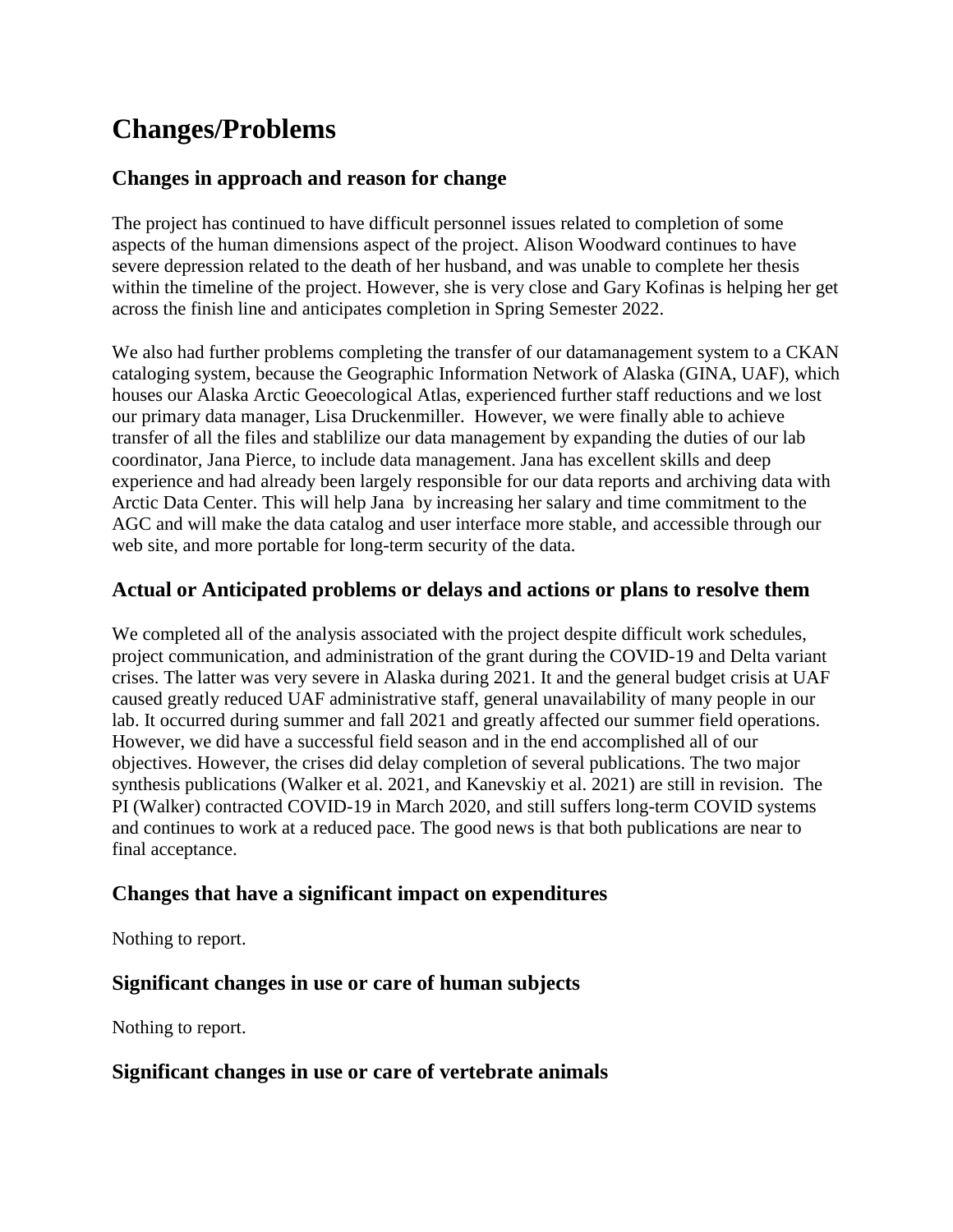Nothing to report.

# **Significant changes in use or care of biohazards**

Nothing to report.

# **Change in primary performance site location**

I have returned to working full days at my office at UAF.

Our project and lab coordinator, Jana Peirce, continues to work primarily from home and comes in for part days 2-3 days per week.